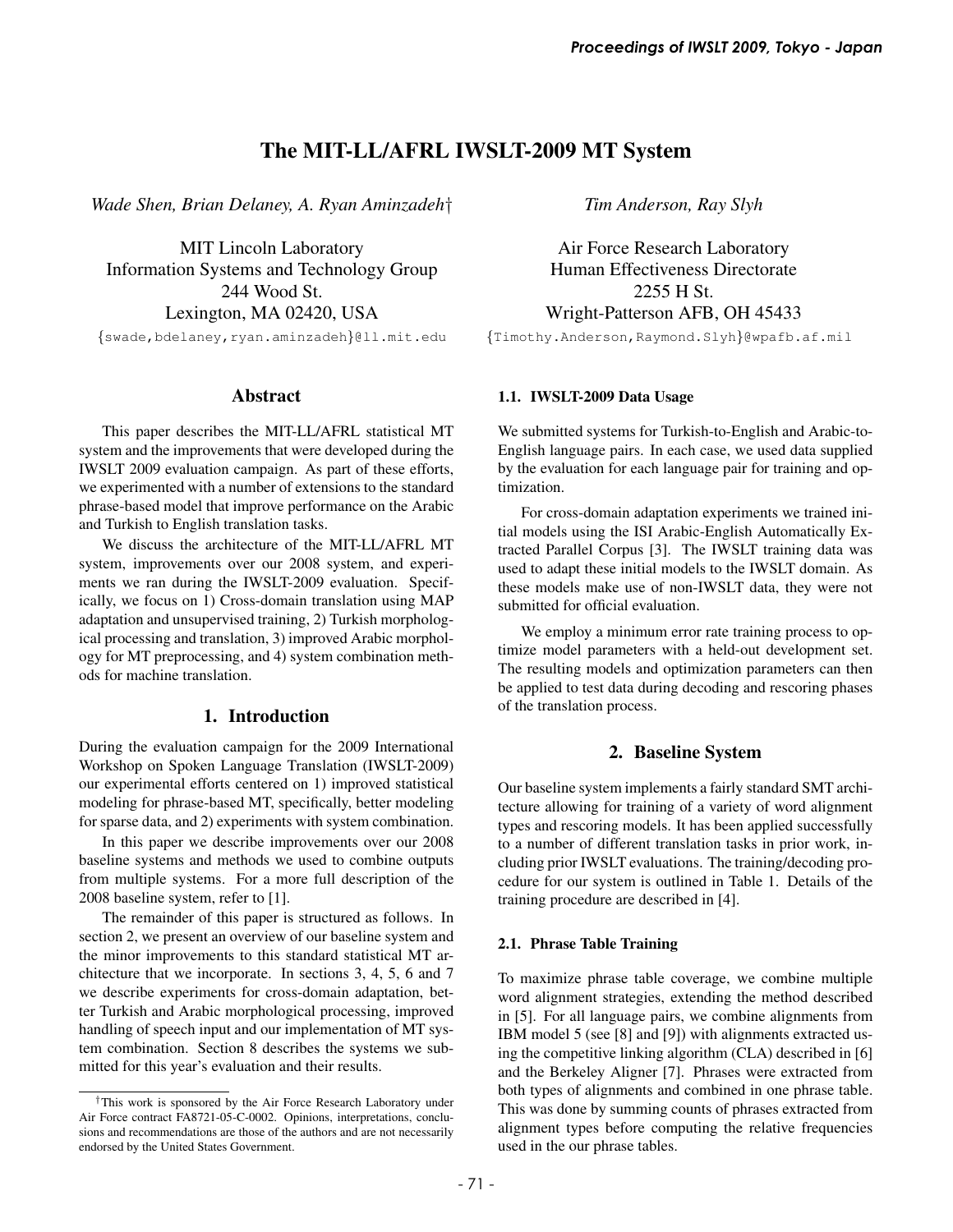| <b>Training Process</b>           |                                                         |  |
|-----------------------------------|---------------------------------------------------------|--|
| 1.                                | Segment training corpus                                 |  |
| 2.                                | Compute GIZA++, Berkeley and Competitive Linking        |  |
|                                   | Alignments (CLA) for segmented data [5] [6] [7]         |  |
| 3.                                | Extract phrases for all variants of the training corpus |  |
| 4.                                | Split word-segmented phrases into characters            |  |
| 5.                                | Combine phrase counts and normalize                     |  |
| 6.                                | Train language models from the training corpus          |  |
| 7.                                | Train TrueCase models                                   |  |
| 8.                                | Train source language repunctuation models              |  |
| <b>Decoding/Rescoring Process</b> |                                                         |  |
| 1.                                | Decode input sentences use base models                  |  |
| 2.                                | Add rescoring features (e.g. IBM model-1 score, etc.)   |  |
| 3.                                | Merge N-best lists (if input is ASR n-best)             |  |
| 4                                 | Rerank N-best list entries                              |  |

Table 1: *Training/decoding structure*

#### 2.2. Language Model Training

During the training process we built n-gram language models for use in decoding/rescoring, TrueCasing and repunctuation. In all cases, the SRI Language Modeling Toolkit [10] was used to create interpolated Knesser-Ney LMs. Additional class-based language model were also trained for rescoring. Some systems made use of 3- and 7-gram language models for rescoring trained on the target side of the parallel text.

### 2.3. Optimization, Decoding, and Rescoring

Our translation model assumes a log-linear combination of phrase translation models, language models, etc.

$$
\log P(\mathbf{E}|\mathbf{F}) \propto \sum_{\forall r} \lambda_r h_r(\mathbf{E}, \mathbf{F})
$$

To optimize system performance we train scaling factors,  $\lambda_r$ , for both decoding and rescoring features so as to minimize an objective error criterion. This is done using a standard Powell-like grid search using a development set [11].

A full list of the independent model parameters that we used in our baseline system is shown in Table 2. All systems generated N-best lists that are then rescored and reranked using either a MAP or an MBR (Minimum Bayes Risk) criterion.

These model parameters are similar to those used by other phrase-based systems. For IWSLT, we also add a source-target word translation pairs to the phrase table that would not have been extracted by the standard phrase extraction heuristic from IBM model 5 word alignments. These phrases have an additional lexical backoff penalty that is optimized during minimum error rate training.

This system serves as the basis for a number of the contrastive systems submitted during this year's evaluation. Contrastive systems differ in terms of their rescoring configuration (e.g. language models, MBR) and the data used to train them (some system made use of additional lexicon



Table 2: *Independent models used in log-linear combination*

data). Each of the contrastive systems was used as a component for system combination. The combined output for each of the Turkish-to-English and Arabic-to-English tasks was submitted as our primary system. Detailed differences of each submitted system can be found in section 9.

The moses decoder [12] was used for our baseline system and for confusion network decoding. Additionally, we also used an FST-based decoder developed for speech input applications.

### 3. Cross Domain Adaptation

During this evaluation we explored methods to adapt generalpurpose phrase-based models to the IWSLT (travel domain) task. To this end, we built a general purpose model in Arabic using training data from the ISI automatically extracted parallel corpus [3]. These models were trained using over 500k sentence pairs of newswire data. Using the provided training data from the IWSLT evaluation, we explored two approaches to adapt the model to the IWSLT task:

- 1. Semisupervised Adaptation: We use the generalpurpose model to generate translations of IWSLT source data. Machine translated sentences that are deemed to be "high quality" are then chosen for adaptation. Adaptation is performed using the selected source sentences from IWSLT and their corresponding MT output (i.e. no reference data is used for adaptation).
- 2. Human-in-the-loop Adaptation: We employ the general-purpose model to generate translations of the IWSLT Arabic source data. Then we select sentence pairs (both source and target) of the training set deemed to have "poor translation quality" (see below) to create an adaptation set. The resulting adaptation set is then used to update both the phrase table and language models. This simulates an active learning paradigm in which source sentences with poor output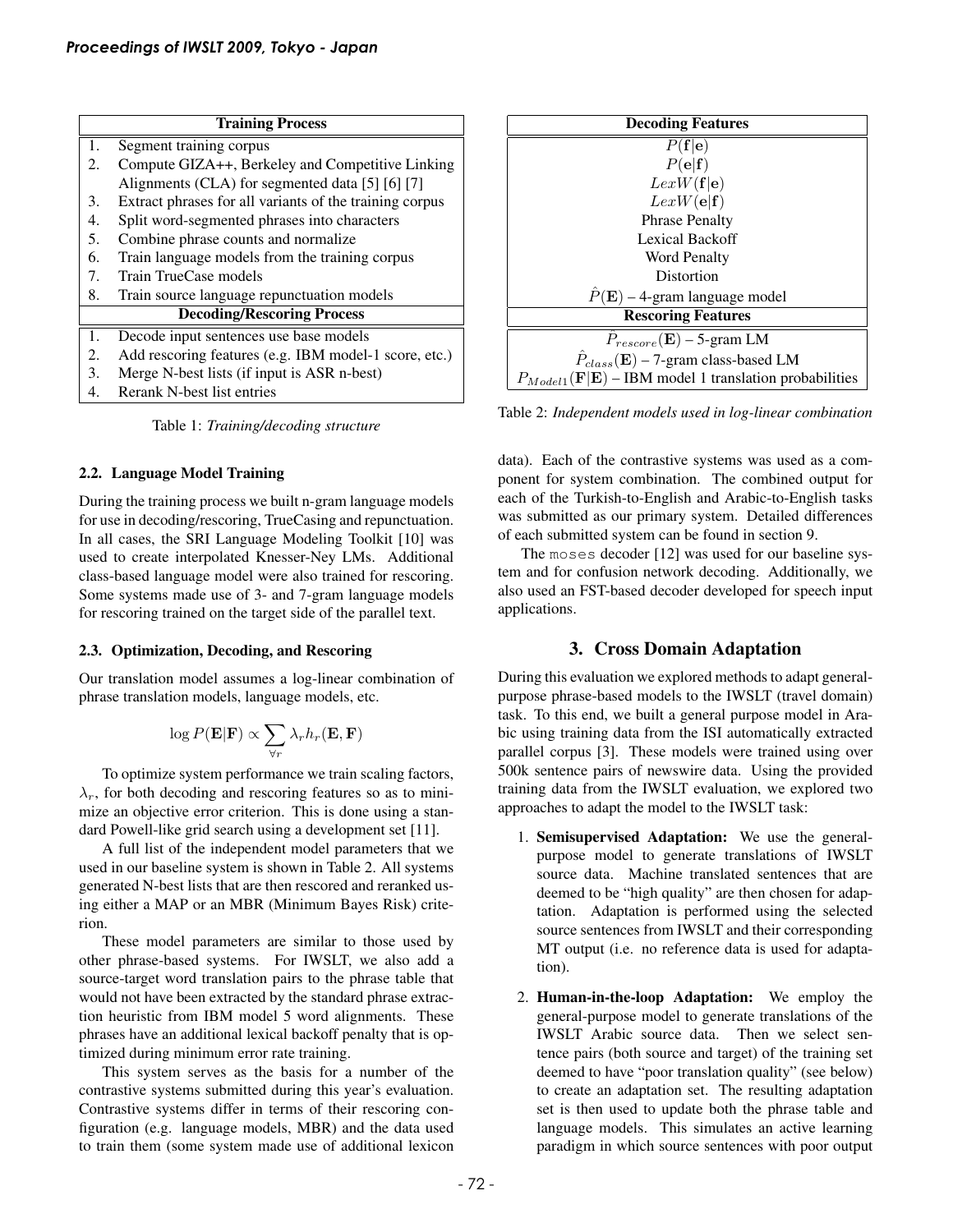from the MT system are sent to a translator for correction and then used for retraining.

### 3.1. Translation Quality Scoring

With both methods described above, we assume the presence of a human judge who can assign quality ratings to MT output. Due to cost and resource limitations, we used ME-TEOR scores as a proxy for human judgement as it has been shown to correlate well [13]. Figure 1 shows the distribution of scores when decoding the IWSLT Arabic training set using the general-purpose model. Higher scoring sentences are the focus of the semisupervised adaptation approach whereas the human-in-the-loop method uses lower-scoring sentences as candidates for human translation.

#### 3.2. Adaptation Methods

Given an initial (general-purpose) model and a small amount of in-domain data, we attempt to adapt the general-purpose model to the domain of interest. We explored three approaches for adaptation:

- 1. *Language Model Adaptation* In this case, we use a small set of target sentences from the domain of interest to generate a new language model. This language model is interpolated with a general purpose language model so as to maximize BLEU score. In the semisupervised version of this procedure, target language sentences are generated by decoding source language sentences selected from the IWSLT training set. In the human-in-the-loop condition, target sentences are chosen from the IWSLT training bitext.
- 2. *Phrase Table Adaptation* We apply MAP adaptation based on the approach described by Bacchiani et al [25] for language models. This approach interpolates phrase probabilities from both the general purpose phrase table and a phrase table trained on the adaptation data as described below:

$$
\hat{p}(s|t) = \lambda p_{i w s l t}(s|t) + (1 - \lambda) p_{g p}(s|t) \qquad (1)
$$

where  $p_{gp}$  and  $p_{i w s l t}$  are phrase probability estimates from the general purpose and IWSLT-domain models respectively, and  $\lambda$ 

$$
\lambda = \frac{N_{iwslt}(s,t)}{N_{iwslt}(s,t) + \tau}
$$
\n(2)

where  $\tau$  is the MAP relevance factor and  $N_{i w s l t}(s, t)$ is the observed count of phrase pair  $(s, t)$ . We set  $\tau$  to a fixed value for all experiments.

Phrases that do not exist in either the IWSLT training set or the general purpose phrase table are assumed to have probability zero in equation 1.

#### 3. *Combined PT and LM adaptation*

### 4. Turkish Preprocessing

Turkish is an agglutinative language with a rich derivational and inflectional morphology. Many Turkish words are formed from the application of suffixes to a relatively small set of core noun and verb forms. This results in a potentially large vocabulary size and poor probability estimates when aligning Turkish-English parallel texts. We applied a rule-based Turkish morphological analyzer [14] to the Turkish texts and split morphemes into individual tokens. When taken in isolation, many morphological breakdowns of surface forms are ambiguous without the context of surrounding words. However, we achieved the best performance simply by choosing the first morphological parse for each surface form.

# 5. Count-Mediated Morphological Analysis for Arabic

Arabic is a morphologically rich language [15, 16], and various work (*e.g.,* as described in [17, 18]) has indicated that it can be advantageous to separate surface tokens into their morphological constituents for machine translation. In our system for IWSLT 2007, we employed a light morphological analysis procedure we called AP5 [2], and in our system for IWSLT 2008, we added a preprocessing step to AP5 to remove various diacritics [1]. In our 2009 system, AP5 (with the diacritic removal process) was again central to our Arabic-English system; however, our primary system was a combination of a number of subsystems, and several of these subsystems employed a modification to the AP5 process that we call Count-Mediated Morphological Analysis (CoMMA).

As described in [17, 18], Arabic has three possible levels of clitics that can be attached to a base form in a strict order:

[CONJ+ [PART+ [Al+ BASE +PRON]]]

A base may have the definite article  $A1+$  or a pronoun  $(+$ PRON) but not both. Particles (PART+) include  $1+$ "to/for", b+ "by/with", and k+ "as/such". (We do not segment the particle  $s+$  "will/future tense" in AP5.) Finally, the possible attached conjunctions (CONJ+) include w+ "and" and f+ "so". In [17], it was shown that the degree (*i.e.,* level) of clitic segmentation that performs best for statistical machine translation depends on the amount of training data available. With small amounts of training data, one should segment all of the clitics from the base; with larger amounts of training data, fewer levels should be split off from the base. In [18], it was further shown that various processing schemes that segment different levels of clitics could be combined to improve performance in a decoding-plus-rescoring method of combination.

Based on the insights of [17, 18], we also investigated multiple ways of segmenting the input Arabic text, although by a different method. Rather than segmenting off the same level of clitics for all surface tokens, where the "best" level depends on the overall amount of training data, the CoMMA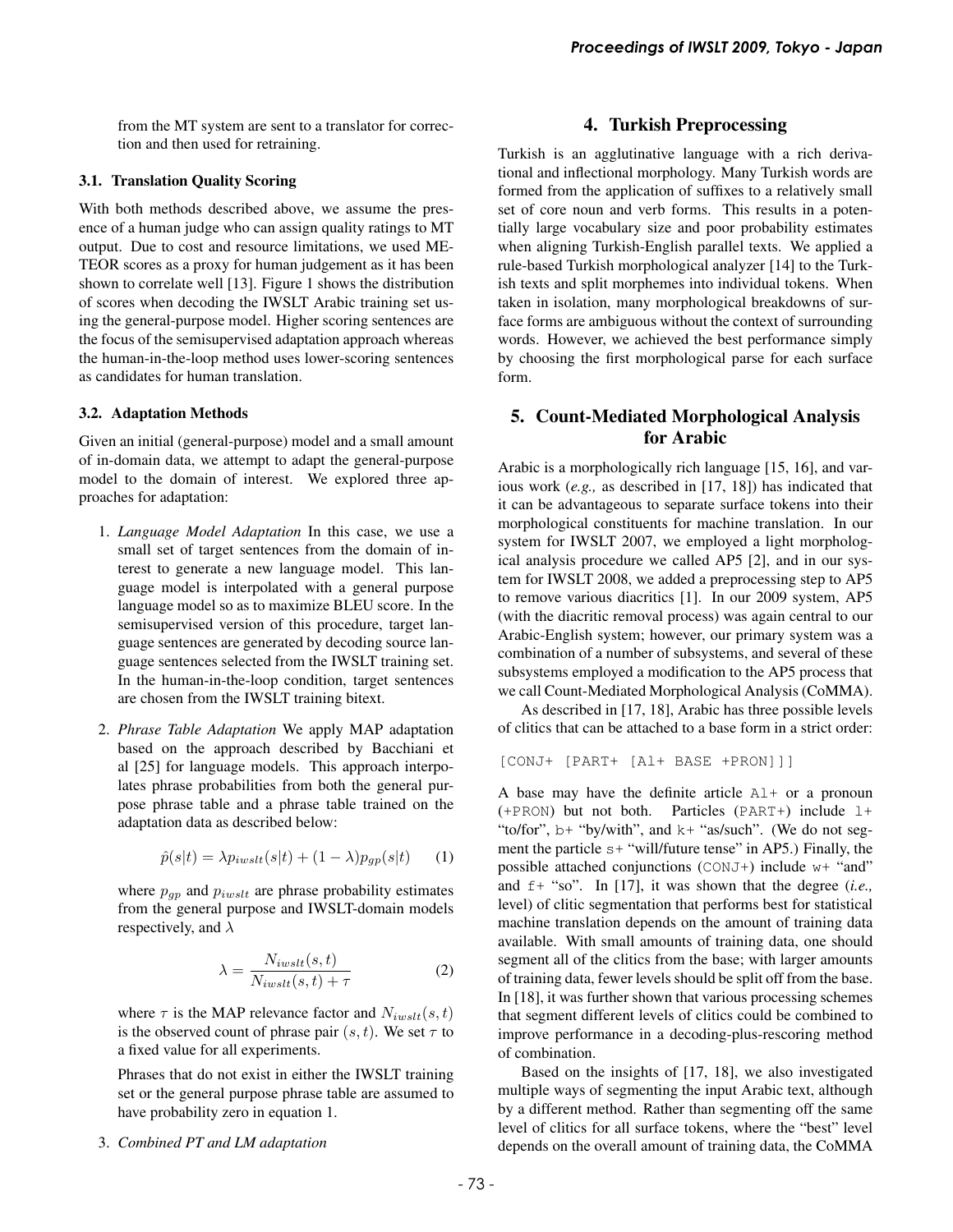process segments all levels of clitics (with AP5) for each token that occurs in the training data fewer times than a userchosen threshold. Tokens that occur at least as many times as the threshold are passed through to the output unsegmented. Note that all tokens have diacritics removed before any part of the CoMMA process is applied. Any morphological analyzer (especially a light analyzer such as AP5) is bound to make mistakes for some tokens, and consistent mistakes made on tokens that occur frequently will in turn be frequent, whereas mistakes made on a token that occurs infrequently will in turn be infrequent.

### 6. Improved Speech Translation

#### 6.1. Finite State Transducer System

We have successfully implemented a phrase-based translation system capable of directly translating ASR lattices via finite state transducers. Finite state transducers (FSTs) provide a useful framework for natural language processing applications as the implementation details of graph optimization and search are handled through a software library that operates on a common state machine representation. A detailed explanation our of FST system can be found in [2] and [1]. The basic idea is outlined below.

Our decoder takes as input a finite state acceptor which represents either a single input sentence or the output from a speech recognizer. The best translation can be described as the best path through the transducer given by:

$$
E = I \circ P \circ D \circ T \circ L \tag{3}
$$

where  $\circ$  represents the composition operation. I represents the input acceptor and  $P$  is the phrase segmentation transducer. The transducer given by  $D$  performs phrase permutations.  $T$  and  $L$  are the translation and language models, respectively.

We have made significant improvements to the pruning algorithm used in the FST decoder. Previous versions of the decoder relied on a generic Viterbi beam search routine common to many FST toolkits which did not account for optimizations specific to machine translation. In the FST decoding algorithm, beam search is used during the final step in  $(3)$ , where the language model transducer,  $L$ , is applied. This step results in a potentially large node expansion, and both beam and histogram pruning are required to control memory usage. The generic search only pruned the set of expanded nodes resulting from a single node in the input transducer. In machine translation terms, the search only pruned the set of possible n-gram expansions from each predecessor node in isolation. There was no global pruning, and all distortion and phrase segmentation paths remained in the final search graph. With minimal changes to the search algorithm, we were able to implement phrase level pruning, much like that used in the Moses decoder.

First, input phrase boundaries were marked with a special # character that results in a null output, much like  $\epsilon$ . This serves two purposes: 1) determinization can be used to greatly reduce the size of the input phrase transducer after phrase swapping and 2) the search algorithm can use the special character to key on phrase boundaries and trigger a global phrase level pruning routine. However, the input transducer must first be topologically sorted according to a modified breadth-first search routine, where tree depth refers number of source words covered. In this way, a global beam pruning routine can be triggered each time the *#* character is encountered, signaling a change in the number of covered source words.

The result of these improvements are faster decoding times and reduced memory usage for a given configuration. We are also able to apply the phrase swapping transducer up to three times for longer distance phrase reordering. Typically, this operation can only be done twice as the total number of resulting output paths uses too much memory. This was particularly helpful in the Turkish-English language pair, where the systems benefited from increased distortion limits.

### 7. System Combination

In order to take advantage of the strengths of our various modeling and decoding techniques, we employ a system combination technique similar to the one presented in [21]. This is based on the successful ROVER technique used in automatic speech recognition [22]. In ROVER, individual words are aligned to minimize edit distance, and confusion networks are generated from these alignments. A voting algorithm is used to select the best word sequence with the lowest expected word error rate. In speech recognition, this process is relatively straightforward given the strict word order defined by the acoustics.

In machine translation, the system combination problem is compounded by many possible phrase choices and word orderings between systems. To combat this problem, each system serves as the skeleton system once, and all other system outputs are aligned to it. Confusion networks are generated for each skeleton alignment and the union of all confusion networks is taken. This final union network is then scored to find the best output sentence. The advantage of this technique over simply selecting the best system output is that the effect of combination can be localized within segments.

In our implementation of this round-robin confusion network scheme, we have added some additional features including a language model, word penalty, and a prior probability on choosing a particular system as the skeleton. To further improve the combination, we use a weighted voting scheme. All of these feature weights are optimized on a heldout set using Nelder-Meade simplex optimization to maximize the BLEU score.

In order to form the confusion networks, we use alignments provided by the translation error rate (TER) scoring tool [23]. TER performs a string alignment allowing for word movement via a beam search. We have modified the beam search to include partial matching via wordnet syn-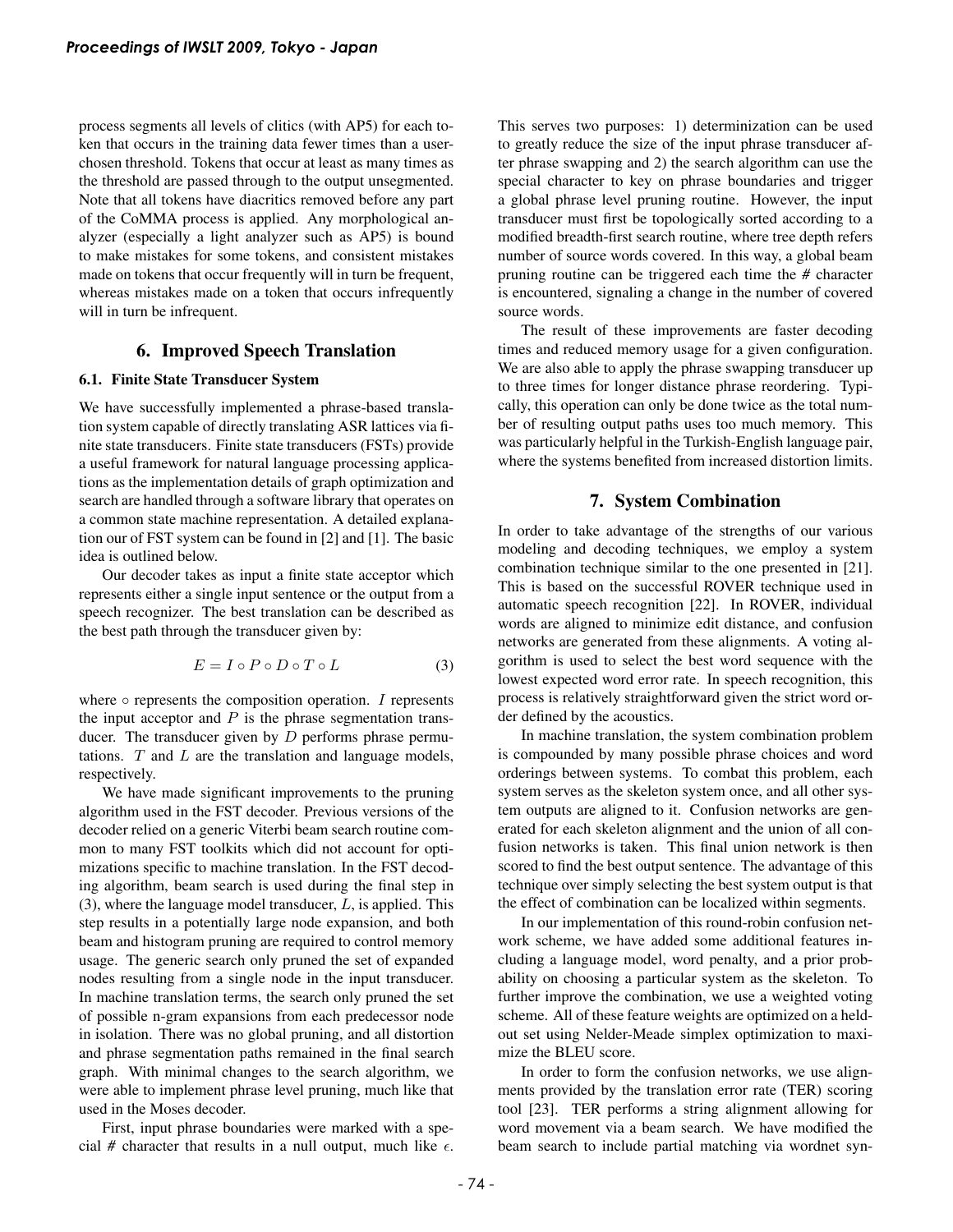onymy or word stems. Synonyms across candidate systems are considered matches (e.g. "attorney" is equivalent to "lawyer".) This results in an improved set of alignments and better confusion networks.

Each alignment set is converted to a confusion network where skipped words are allowed via NULL arcs. Each individual word,  $w_i$ , forms an arc with a posterior probability equal to the normalized sum of all system weights,  $\lambda_n$ , that produced word  $w_i$ . NULL arc probabilities are also included in this calculation.

In the final weighted confusion network, the hypothesis score for word sequence  $W$  is given by:

$$
\log(P_W) = \sum_{i=0}^{I_k} \left[ \log \left( \sum_{n \in w_i} \frac{\lambda_n}{\sum_{l=0}^N \lambda_l} \right) \right] + \lambda_N Len(W) + \lambda_{N+1} \log(P_{LM}(W)) + \lambda_{N+2} \log(\beta_k)
$$
 (4)

where  $I_k$  is the number of confusion pairs in the branch with system  $k$  as the skeleton,  $N$  is the total number of systems, and  $\lambda_0$  through  $\lambda_{N+2}$  are the weights optimized by a simplex minimization procedure. Note that (4) is not log-linear with respect to the system weights,  $\lambda_n$ . The main kernel contains the summation over all confusion sets of the log of the sum of weighted posteriors and is more easily optimized via nongradient based methods. The system priors,  $\beta_k$ , are given for each system to discourage poorly performing systems from taking the role as the skeleton. For our system we used the normalized BLEU scores from a held-out data set as system priors. Additionally, each sentence output is assigned a word penalty based on the total number of words,  $Len(\mathcal{W})$ , so that the sentence length can be properly optimized. Finally, a language model,  $P_{LM}(\mathcal{W})$  is applied to the output sequence. The language model helps to reject hypotheses due to improper alignments, such as repeated or missing words. This formulation is similar to the one presented in [24], but here we have added a separate prior probability for each system and the word posteriors are computed only with the normalized  $\lambda_n$  system weights.

### 8. Experiments

With each of the enhancements presented in prior sections, we ran a number of development experiments in preparation for this year's evaluation. This section describes the development data that was used for each evaluation track and results comparing the aforementioned enhancements with our baseline system. Our experiments focused on the Turkish-to-English (BTEC) and Arabic-to-English (BTEC) tasks.

#### 8.1. Development Data

Tables 3 describes the development and training set configurations used for each language pair in this year's evaluation.

For Turkish, development experiments were conducted using dev1 for optimization and dev2 for development testing and system combiner optimization. For Arabic,

|       |                   | Turkish  | English  |
|-------|-------------------|----------|----------|
|       | Sentences         |          | 19,972 K |
|       | Running words     | 142,2519 | 161,171  |
| train | Avg. Sent. length | 7.14     | 8.07     |
|       | Vocabulary        | 17,085   | 6,766    |
|       | Sentences         | 506      |          |
| dev1  | Running words     | 2,908    | 4,101    |
|       | Avg. Sent. length | 5.89     | 8.11     |
|       | Sentences         | 500      |          |
| dev2  | Running words     | 2,980    | 4,056    |
|       | Avg. Sent. length | 5.82     | 8.11     |
|       |                   | Arabic   | English  |
|       | Sentences         | 19,972   |          |
|       | Running words     | 130,650  | 161,171  |
| train | Avg. Sent. length | 6.54     | 8.07     |
|       | Vocabulary        | 18,121   | 6,766    |
|       | Sentences         | 489      |          |
| dev6  | Running words     | 2,388    | 3,082    |
|       | Avg. Sent. length | 4.88     | 6.30     |
|       | Sentences         | 507      |          |
| dev7  | Running words     | 3,224    | 3,461    |
|       | Avg. Sent. length | 6.36     | 6.83     |

Table 3: *Corpus Statistics for All Language Pairs*

dev6 and dev7 were used for optimization and development testing respectively.

#### 8.2. Baseline Experiments

Turkish and Arabic data sets were processed using the morphological analysis procedures described above. The resulting text was then used for training, optimization and decoding. Tables 4 and 5 show the performance of our baseline systems on development data with AP5 preprocessing and Bilkent's morphology for Arabic and Turkish respectively. The Arabic system shown in these tables vary in terms of whether they use lexical approximation [19] and in terms of the decoder (either moses or our FST-based decoder).

| System                                       | dev6  | dev7  |
|----------------------------------------------|-------|-------|
| Phrase-based FST decoder + lex-approx        | 55.84 | 55.59 |
| Standard Phrase-based system (no lex-approx) | 55.07 | 56.20 |
| Standard Phrase-based system (w/ lex-approx) | 53.24 | 54.66 |

Table 4: *Arabic Baseline Systems*

### 8.3. Domain Adaptation Experiments

We conducted a number of experiments comparing language model and phrase table adaptation in the context of both semisupervised and human-in-the-loop methods. Because these experiments make use of data from outside the IWSLT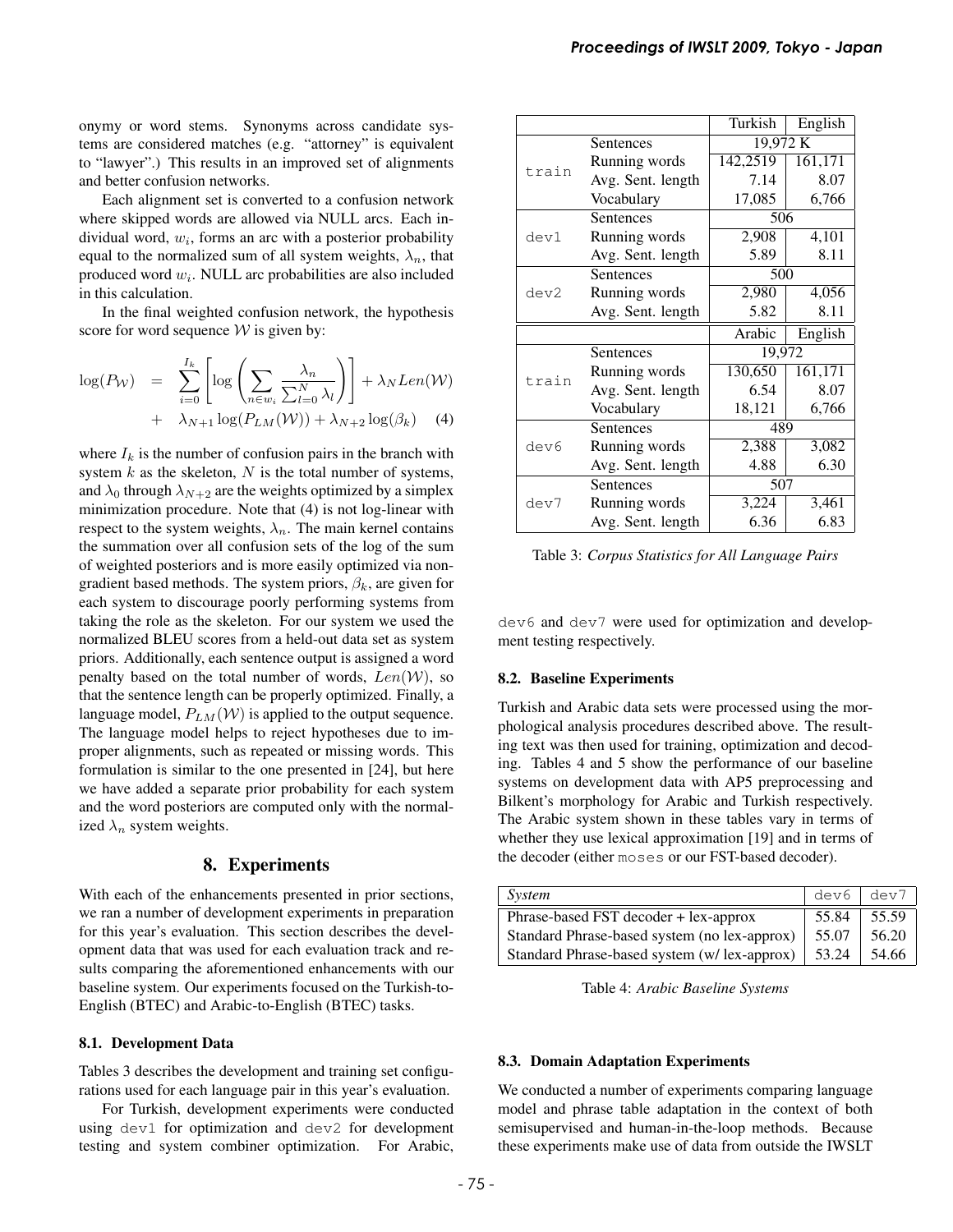| System                       | dev1  | dev2  |
|------------------------------|-------|-------|
| Phrase-based FST decoder     | 64.63 | 60.79 |
| Standard Phrase-based system | 66.49 | 62.91 |
| + drop unknown words         | 67.50 | 63.53 |
| + optimize NIST + BLEU       | 67.08 | 63.65 |

Table 5: *Turkish Baseline Systems*



Figure 1: *Distribution of METEOR scores for sentences from the IWSLT training data*

evaluations, none of these systems were used for MIT/LL submission runs.

We evaluated the performance of both human-in-the-loop and semisupervised adaptation methods as a function of the adaptation data size. To this end, we decoded the IWSLT training data and ranked sentences by METEOR score (see figure 1). The data was then divided into octiles and each method was evaluated using fractions of this data between 1/8 and 8/8 for adaptation.

Figure 2 shows the results on dev7 when using an semisupervised method for adaptation. Using no adaptation, the general purpose models yield a BLEU score of 23.04 (significantly worse than the 56.20 achieved by our IWSLT baseline system). The red line shows the performance of an phrase table trained on the IWSLT-2009 training data using no reference data (also no general purpose phrase table or language model is used other than to decode the IWSLT-2009 training data set). The green and cyan lines show the performance of language model adaptation (without phrase table adaptation) and phrase table adaptation (without LM adaptation) respectively. The blue line shows the performance of joint phrase table and language model adaptation. In all cases, use of adaptation can outperform the baseline. Gains of 12-17% relative are possible when choosing the best performing sentences for adaptation of both the language model and phrase table (i.e. the lower octiles of the graph) with most of the improvement arising from language model adaptation. Even using all of the data, which does not require supervision (in terms of sentence quality judgements), results in a 9% relative improvement.



Figure 2: *Semisupervised Adaptation Results*



Figure 3: *Human-in-the-loop Adaptation Results*

Figure 3 shows the performance of human-in-the-loop adaptation as a function of adaptation data size. The red line indicates the performance of an IWSLT model trained on data from each of the adaptation data subsets (trained from scratch, no adaptation). This is a baseline making no use of general purpose models. The blue line shows the performance of human-in-the-loop adaptation using adapted phrase tables and language models while the green and cyan lines show language model adaptation (without phrase table adaptation) and phrase table adaptation (without language model adaptation) respectively. In all data sizes, adaptation (using both phrase table and language model approaches) outperforms the baseline significantly and interestingly, while both phrase table and language model adaptation methods improve performance in combination, their gains are complementary.

As one might expect, the relative improvement is greatest at smaller data sizes (using 1/8 of the IWSLT training data results in 49.8% relative improvement), but even when using all the IWSLT training data this adaptation method results in an improvement of 2.2 BLEU points (4.5% relative).

Table 6 summarizes these results.

#### 8.4. Arabic Morphology Experiments

We evaluated the translation results from the CoMMA process at several threshold levels. We removed all diacritics from the training set and all of the development sets, and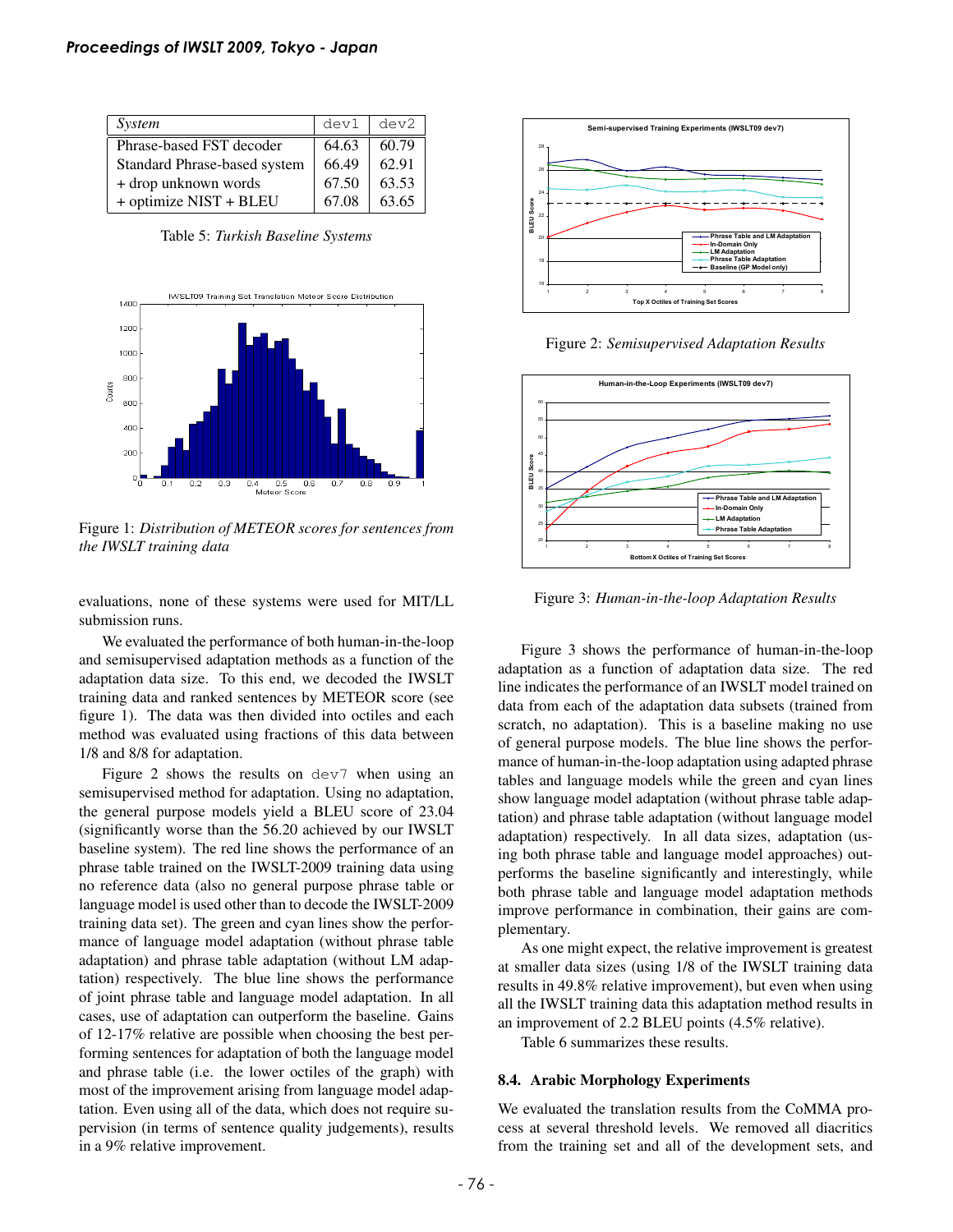| System                                                | dev7  | eval  |
|-------------------------------------------------------|-------|-------|
| General Purpose Model Only                            | 23.06 | 21.35 |
| GP + Unsupervised Adaptation                          | 25.74 | 23.86 |
| GP + Semisupervised Adaptation (top $\frac{1}{4}$ th) | 27.19 | 25.89 |
| <b>IWSLT-only Baseline</b>                            | 54.63 | 52.69 |
| GP Model + Human-in-the-Loop Adaptation               | 56.57 | 56.11 |

Table 6: *Summary of Adaptation Experiment Results*

obtained token counts for all tokens in the Arabic side of the augmented training set consisting of the original training set and development sets one through five. For a given threshold, the CoMMA process was then applied (using the file of token counts) to the Arabic sides of the augmented training data and development sets six (dev6 ) and seven (dev7 ). All systems then used the baseline training, optimization, and Moses decoding process of our IWSLT 2008 Arabic-English system as outlined in [1] (without lexical approximation). Two experiments were run, one used  $\text{dev6}$  for optimization with dev7 for testing, while the other used dev7 for optimization and dev6 for testing. After optimization, the best system in terms of BLEU score for TrueCased output was used for testing. Note that a CoMMA threshold of zero means that no token was segmented, while a threshold of 10,000 means that all tokens were segmented (as in the original AP5) as the only token to appear in the augmented training data more than 10,000 times was the period.

Table 7 shows the results in terms of mean BLEU scores for TrueCased output on dev6 and dev7 versus various CoMMA thresholds. For both data sets, all of the CoMMA thresholds 20 or higher resulted in substantially better performance than applying no morphological analysis (*i.e.,* at the CoMMA threshold of zero). For dev6 , the best CoMMA threshold was found to be 2,000, which performed 0.69 BLEU points better than segmenting all tokens (*i.e.,* at the CoMMA threshold of 10,000). However, for dev7 , all of the CoMMA thresholds 20 or higher resulted in similar performance. Despite the similar BLEU score performance on dev7 across CoMMA thresholds other than zero, the actual translations were often quite different.

| CoMMA     | Mean BLEU |       |
|-----------|-----------|-------|
| Threshold | dev6      | dev7  |
| $\Omega$  | 50.00     | 51.94 |
| 20        | 53.92     | 54.29 |
| 200       | 53.14     | 54.64 |
| 2,000     | 54.02     | 54.57 |
| 10,000    | 53.33     | 54.48 |

Table 7: *Mean BLEU scores for CoMMA systems versus threshold.*

The results on dev7 as well as the system combination results of [18], suggested a further experiment in system combination with the CoMMA systems. Combining the CoMMA system at a threshold of 10,000 with the other three Arabic-English MT systems described in Sections 8.2, resulted in a BLEU score on lower case output of 56.58 for dev6 and 58.65 for dev7 . Combining the CoMMA systems at thresholds of 20, 200, 2,000, and 10,000 with the other three Arabic-English MT systems described in Sections 8.2, resulted in a BLEU score on lower case output of  $57.08$  for dev6 and  $60.15$  for dev7. Thus, using all four of the CoMMA systems with thresholds other than zero yielded an additional  $0.50$  BLEU points on dev6 and  $1.50$ BLEU points on dev7 over using just the CoMMA system at 10,000 when combined with our other three Arabic-English MT systems. Thus, the CoMMA systems at thresholds of 20, 200, 2,000, and 10,000 were all used in this year's system.

### 9. Evaluation Summary

As part of this year's evaluation we experimented with cross-domain adaptation, Turkish morphological analysis, improved Arabic morphological processing and refinements to our multiple MT combination approach. These developments have helped to improve our system when compared with our 2008 baseline.

Table 8 summarizes each of the systems submitted for this year's evaluation.

### 10. Acknowledgments

We would also like to thank the staff of the Information Systems and Technology group at MIT Lincoln Lab for making machines available for this evaluation effort.

# 11. References

- [1] Shen, W., Delaney, B., Anderson, T., and Slyh, R. "The MIT-LL/AFRL IWSLT-2008 MT System," In Proc. Of the International Workshop on Spoken Language Translation, Honolulu, HI, 2008.
- [2] Shen, W., Delaney, B., Anderson, T., and Slyh, R. "The MIT-LL/AFRL IWSLT-2007 MT System," In Proc. Of the International Workshop on Spoken Language Translation, Trento, Italy, 2007.
- [3] Munteanu, D. S. and Marcu, D., "ISI Arabic-English Automatically Extracted Parallel Text," Linguistic Data Consortium, Philadelphia, 2007.
- [4] Shen, W., Delaney, B., and Anderson, T. "The MIT-LL/AFRL IWSLT-2006 MT System," In Proc. Of the International Workshop on Spoken Language Translation, Kyoto, Japan, 2006.
- [5] Chen, B. et al, "The ITC-irst SMT System for IWSLT-2005," In Proc. Of the International Workshop on Spoken Language Translation, Pittsburgh, PA, 2005.
- [6] Melamed, D., "Models of Translational Equivalence among Words," In Computational Linguistics, vol. 26, no. 2, pp. 221- 249, 2000.